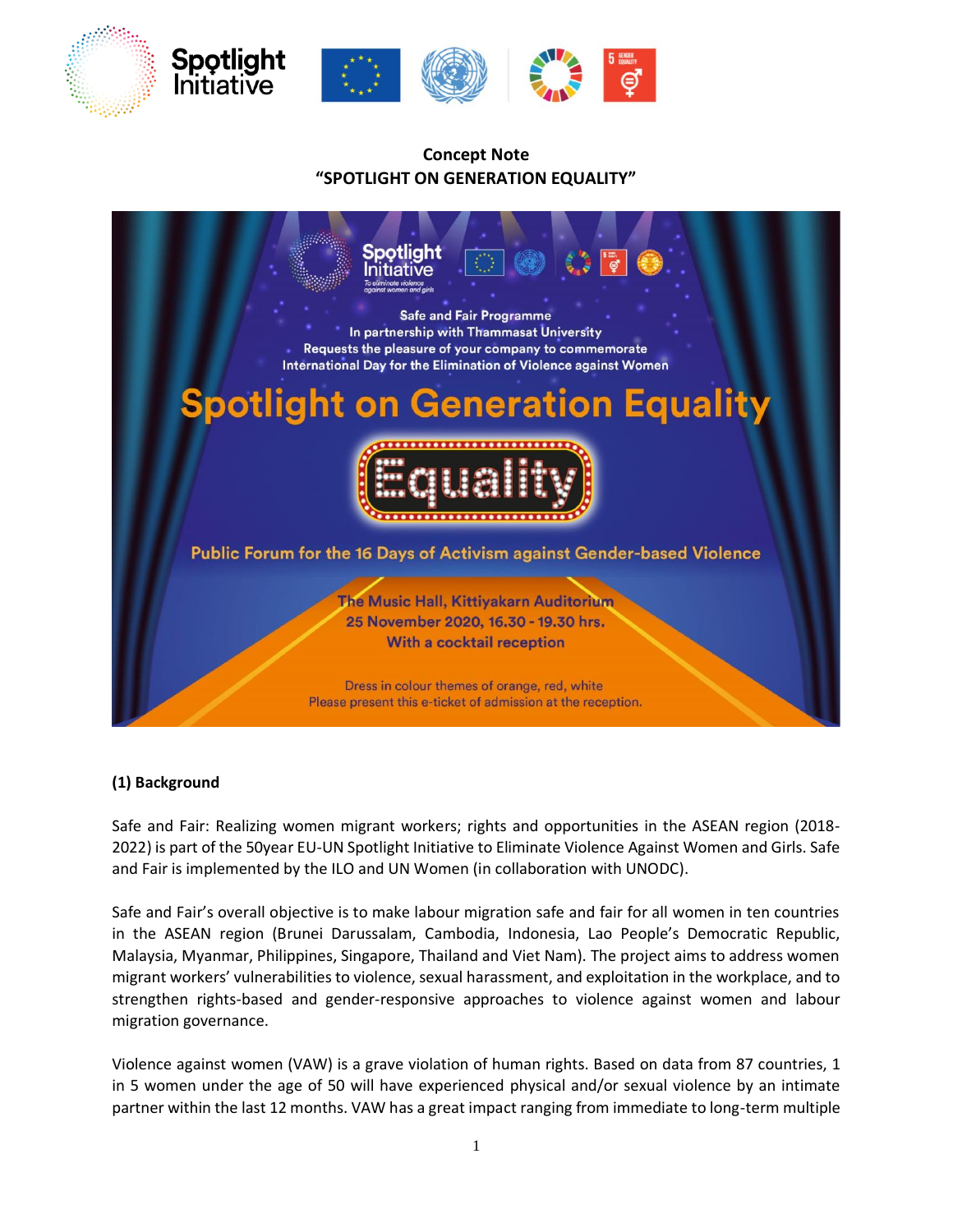

physical, sexual, and mental consequences for women and girls, including death. It negatively affects women's general well-being and prevents women from fully participating in society. Violence not only has negative consequences for women but also their families, the community, and the country at large. It has tremendous costs, from greater health care and legal expenses and losses in productivity, impacting national budgets and overall development. VAW is deeply rooted in the unequal division of power and resources between men and women.

In the migration context, VAW continues to play a significant role in migration – both in driving women into precarious migration pathways, and as part of migration and labour itself. Irregular migrants and migrant domestic workers are at particular risk of exploitation, abuse, violence, forced labour and trafficking due to their status and isolation. Whether migrating through regular or irregular channels, women migrants can face the risk of violence and abuse from intermediaries and employers, as well as from partners and others. Violence against women migrant workers, and trafficking, are part of the broader spectrum of violence against women, and the cultural and gendered norms that drive it. Such cultural and gendered norms also impact the migration opportunities available to women, restricting their ability to access regular migration into skilled, safe, and well-paid employment. For survivors of violence against women and trafficking, services are not well equipped to meet their needs. Services are frequently challenging to reach, and are often not well coordinated among institutions, including policing, criminal justice, health, and social welfare services. Discrimination hits a migrant woman on two fronts – that of her gender and that of her nationality.

It is universally recognized that eliminating gender-based violence against everyone, everywhere is a priority and a target to achieve sustainable development (particularly SDGs 5, 8, 10, and 16). While countries across the ASEAN region including Thailand have seen advances in addressing violence against women, much more needs to be done. Changing cultural norms around violence against women throughout migration and strengthening rights-based and gender-responsive approaches to safe and fair labour migration governance is necessary in order to achieve labour migration that is safe and fair for all women in the ASEAN region.

The situation to date, however, has not markedly changed leaving much to be done to improve migrant workers' working and living conditions. In particular, women migrant workers remain highly exposed to a double risk and vulnerability: discrimination, violence and exploitation on the one hand and society turning a blind eye to it on the other. Negative attitudes towards migrant workers are expressed through discriminatory actions, such as limiting or denying entry, exclusion from access to services, or exclusion from a number of labour protection regulations applicable to national workers, including social protection. Already in 2010, the ILO conducted a study in four Asian migrant destination countries – Malaysia, Singapore, the Republic of Korea and Thailand – to assess public attitudes towards migrant workers. The findings indicated that the majority of respondents in all countries held unfavourable attitudes towards migrant workers. Similarly, from the survey on attitudes toward migrant workers, conducted by U Report, UNICEF in collaboration with Safe and Fair Programme which was published on 11 February 2020, 30% of the youth respondents participating in the survey think that migrants experience violence in Thailand should not receive assistance from the state if they are without regular migration status (50% believe that they should receive assistance, 19% is not sure). Following this collaboration, Safe and Fair take this poll result to the next step to design how the Programme could change the attitude of youth towards migrant workers and rights related to migrant workers which should be addressed to the youth group.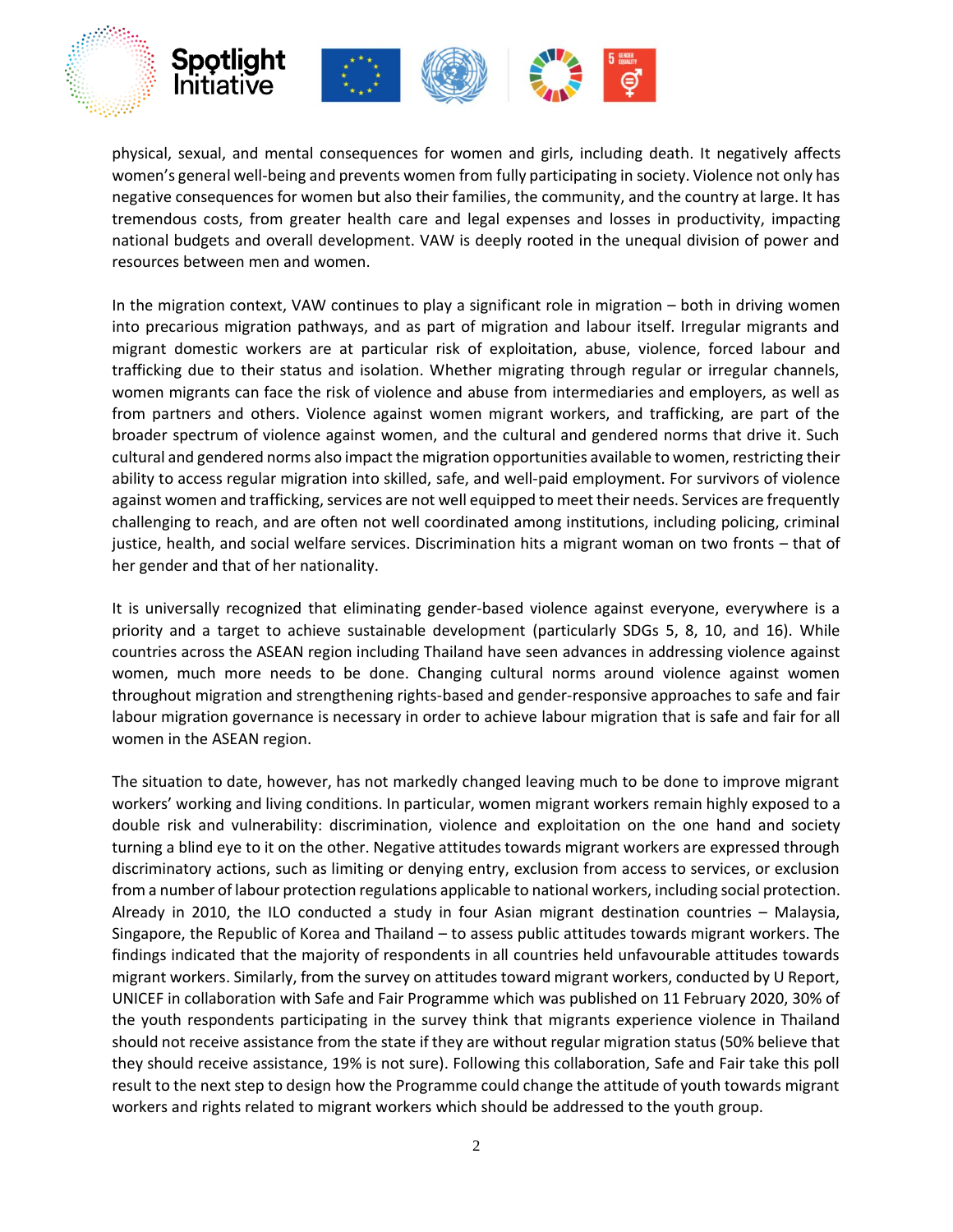

To tackle such negative behaviours and attitudes, the behaviour change activity must be guided through stages of change model, which is a sequenced learning process in five main stages (pre-contemplation, contemplation, preparation, action, maintenance). Marx Ferree proposed that a training that focuses on discursive change is composed of three core elements, 1. Knowledge, 2. Desire, and 3. Ability Approach (KDA). These elements are sometimes called being "ready, willing and able". This KDA model is useful for designing a Theory of Change for training for gender equality and rights of women migrant workers.

Training for labour rights which are also human rights, gender equality oriented to knowledge-building (K) alone will produce "trained people" in the sense of knowing facts and being able to explain them, but it is doubtful that it will produce the desire or ability among trainees to engage in transforming their workplaces into more gender-equitable. Training that produces both knowledge (K) and motivation (D), but lacks a component that identifies and supports the abilities of trainees collectively to make a difference in their organisations may just increase frustration. Training that builds knowledge and skills/abilities, but not desires, may not sufficiently motivate trainees with the deep commitment necessary to effect lasting change in their work and lives.

In 2019, UN Women introduced the "HeForShe University Tour", which aims to bring awareness regarding gender inequality and its impacts to university campuses across Bangkok. The Tour provides a forum for critical discussion, opportunities to listen and learn from guest speakers and students, and a chance for students to brainstorm actions and initiatives they can implement to end gender inequality in their communities. The HeForShe University Tour also seeks to engage youth from all genders to actively participate in the fight for gender equality. In the wake of the campaign that brought light the issue of gender-based violence in the campus, Thammasat University, one of the most prestigious universities in Thailand, renewed its dedicated commitment on preventing and responding to violence against women and girls by adopting the policy against sexual harassment and sexual violence on campus. The policy was drafted based on UN Women's Guidance Note on Campus Violence Prevention and Response with technical support from UN Women ROAP. This achievement is remarkable as Thammasat University is the first Thai university with a sexual harassment policy in place.

As part of the "Generation Equality" campaign and under Safe and Fair Objective 3, the **"Spotlight on Generation Equality"** Campaign in launched in 2020, aiming to challenge discriminatory attitudes and behaviours towards women, women migrant workers, targeting youth groups and young leaders to address VAW, labour rights, trafficking and gender-based discrimination of women, including women migrant workers, through the KDA approached activities as follows.

• On 8 September 2020, Safe & Fair Programme provided a **special lecture on "Gender Equality and Elimination of Gender-Based Violence against Women, including Women Migrant Workers"** to Thammasat University student representatives to test the training module using KDA approach to challenge discriminatory attitudes and behaviours towards women with a special focus on violence against women migrant workers that is in line with Safe & Fair Objective 3. The result of the activity was very positive. From 28 participants, 100% said they gained more understanding of violence against women and some of them said the training is simple, yet powerful. The participants revealed that the special lecture provided them with a better understanding of other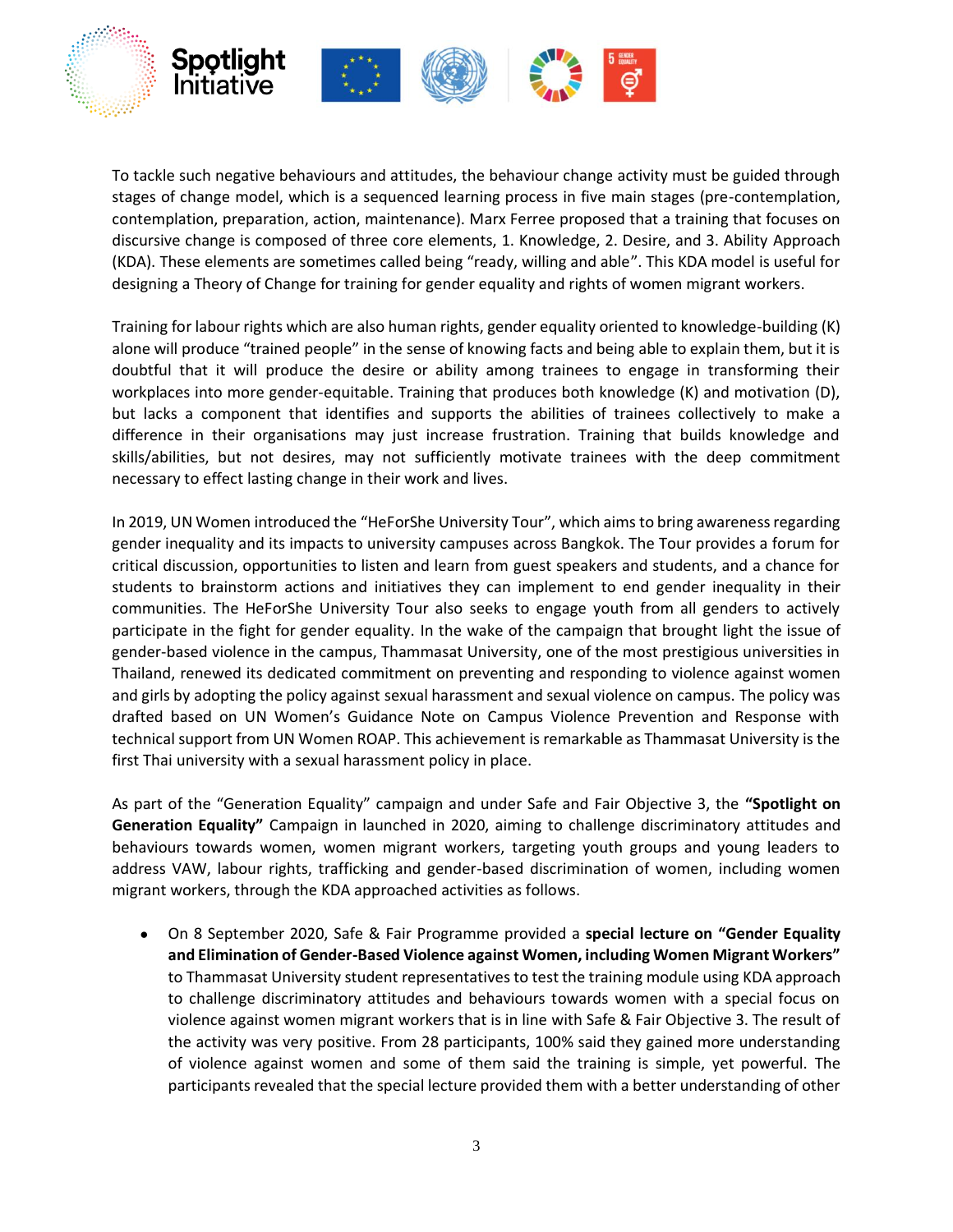

people's feelings and motivated them to accept diversity and to live in harmony with people in different backgrounds.

- During 7-8 November 2020, a **2-day training** "**Spotlight Training Camp**" for young leaders of Thammasat University (50 pax) was organized with engagement of women migrant workers aiming to challenge attitudes and behaviours towards women migrant workers, including to address VAWG, trafficking and gender-based discrimination of women migrant workers. Following training sessions and activities were included in the 2-day training.
	- **The Power of Gender** (demonstrating how the gender-biases are created by the society, how it affect our lives since childhood)
	- **Violence against Women and Girls** (challenging misconception and stereotyping of around VAW and migration, and situation of women migrant workers)
	- **Problem Tree** (group discussion to identify factors and root causes of the problem of VAW against women migrant workers)
	- **Taking Action** (proposing solutions to tackle the issue of violence against women migrant workers, and girls)
	- **'Empowered Look' group photo challenge** (working with women migrant workers to present the positive looks (under 'empowerment' and 'harmony' concepts) of women migrant workers that challenge stereotyping against them)

**Now, "Spotlight on Generation Equality" Public Forum** will be organized on 25 November 2020 to showcase the stories of changed attitudes and behaviours and the pathway of youth engagement in elimination of violence against women migrant workers during 7-8 November 2020. Following activities will be presented in the event. $1$ 

- **Body art play on "Women Migrant Workers in Time of COVID-19"** by the Unofficial Theatre Faculty of Thammasat University (abstract play inspired by real story of women migrant workers in time of COVID-19 in Thailand)
- **Panel discussion on Women Migrant Workers in time of COVID-19 in Thailand** and **[launch](https://nam10.safelinks.protection.outlook.com/?url=https%3A%2F%2Fdrive.google.com%2Ffile%2Fd%2F1y28rhagJof9-izWm8eil3xCGlNqYuZJY%2Fview%3Fusp%3Dsharing&data=04%7C01%7C%7C94a0bbb52a32480b492108d8773edc84%7C2bcd07449e18487d85c3c9a325220be8%7C0%7C0%7C637390459166563353%7CUnknown%7CTWFpbGZsb3d8eyJWIjoiMC4wLjAwMDAiLCJQIjoiV2luMzIiLCJBTiI6Ik1haWwiLCJXVCI6Mn0%3D%7C1000&sdata=UXjhMASbTLj0D7i1e3XRAcf5BTaXiwF7dwuy9QXT6cE%3D&reserved=0)  [of the video "Help is here" with Dance Routine on Stage](https://nam10.safelinks.protection.outlook.com/?url=https%3A%2F%2Fdrive.google.com%2Ffile%2Fd%2F1y28rhagJof9-izWm8eil3xCGlNqYuZJY%2Fview%3Fusp%3Dsharing&data=04%7C01%7C%7C94a0bbb52a32480b492108d8773edc84%7C2bcd07449e18487d85c3c9a325220be8%7C0%7C0%7C637390459166563353%7CUnknown%7CTWFpbGZsb3d8eyJWIjoiMC4wLjAwMDAiLCJQIjoiV2luMzIiLCJBTiI6Ik1haWwiLCJXVCI6Mn0%3D%7C1000&sdata=UXjhMASbTLj0D7i1e3XRAcf5BTaXiwF7dwuy9QXT6cE%3D&reserved=0)** as part of the attempts initiations to solve violence against women migrant workers and increase their access to services.
- **Highlight VDO of "Spotlight Training Camp"** showcasing the stories of changed attitudes and behaviours and the pathway of youth engagement in elimination of violence against women migrant workers during 7-8 November 2020
- **Award and certificate ceremony** that present to all youths who participated in the 2-day training and the winning youths who have dedicated to EVAW against women migrant workers.
- **Summary and ceremony of handover of exhibition on** "**[Extraordinary Women](https://asiapacific.unwomen.org/en/news-and-events/stories/2019/11/journeys-out-of-the-ordinary)**" as the sign of youth's engagement and leadership in the ending violence against women migrant workers

<sup>1</sup> Please see Annex for more details.